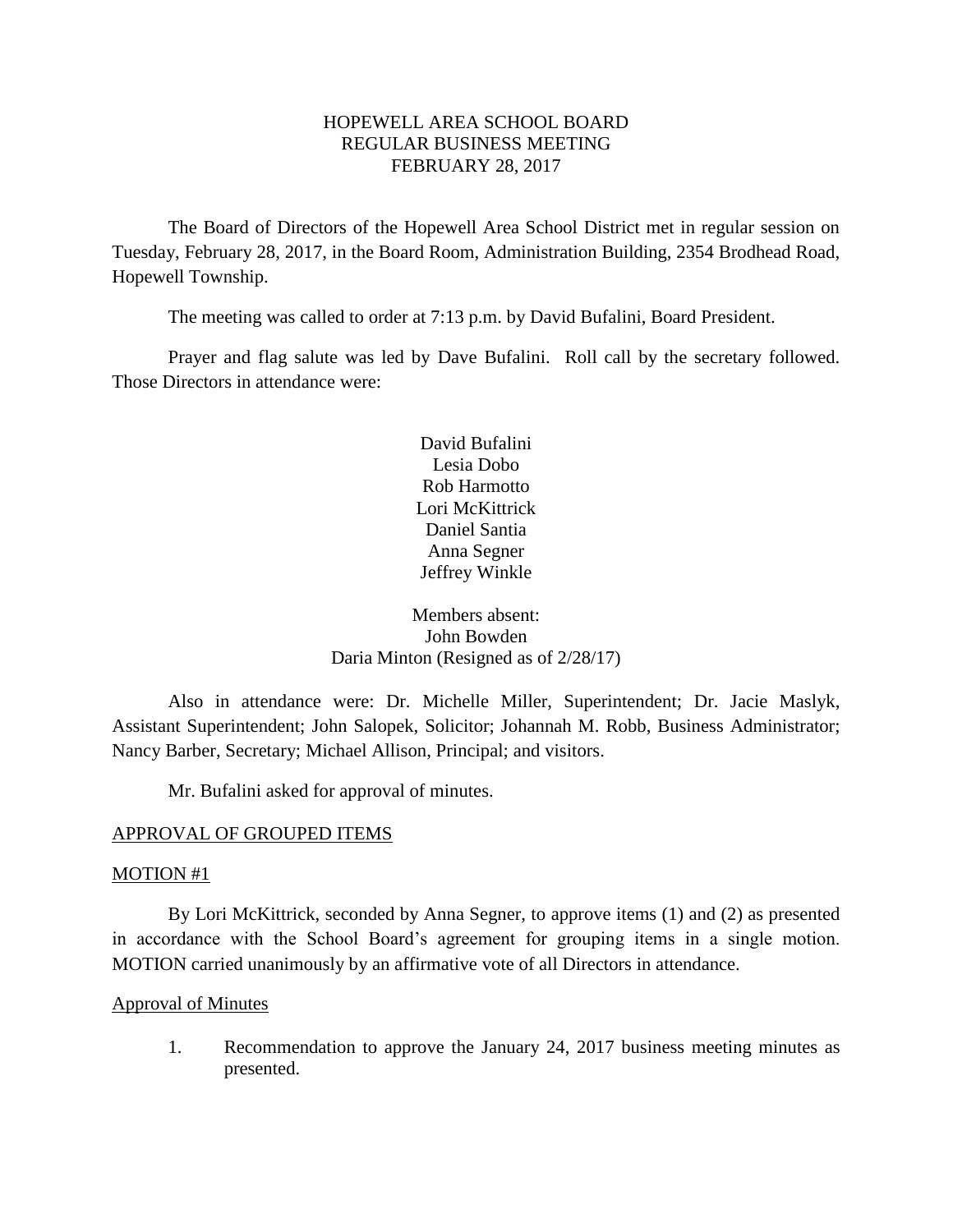2. Recommendation to approve the February 14, 2017 work meeting minutes as presented.

# APPROVAL OF GROUPED ITEMS

## MOTION #2

By Jeff Winkle, seconded by Daniel Santia, to approve items (1) through (3) as presented in accordance with School Board's agreement for grouping items in a single motion. MOTION carried unanimously by an affirmative vote of all Directors in attendance.

# Tax Collectors' Report

1. Recommendation to accept report for taxes collected for the month of January 2017, as presented, and make said report a part of these minutes.

# Treasurer's Report

2. Recommendation to accept report of the Treasurer for the month of January 2017, as presented, and make said report a part of these minutes.

## Financial Statements

3. Recommendation to accept Financial Statements for the month of January 2017, as presented, and make said statements a part of these minutes.

# VISITOR'S COMMENTS

Linda Helms from B.F. Jones Memorial Library presented the March calendar.

At this time Mr. Bufalini asked that Committee discussion and recommendations begin.

# **Education/Curriculum/Instruction by Lesia Dobo**

## MOTION #3

By Lesia Dobo, seconded by Daniel Santia, to approve 2017-2018 School Calendar. MOTION carried unanimously by an affirmative vote of all Directors in attendance.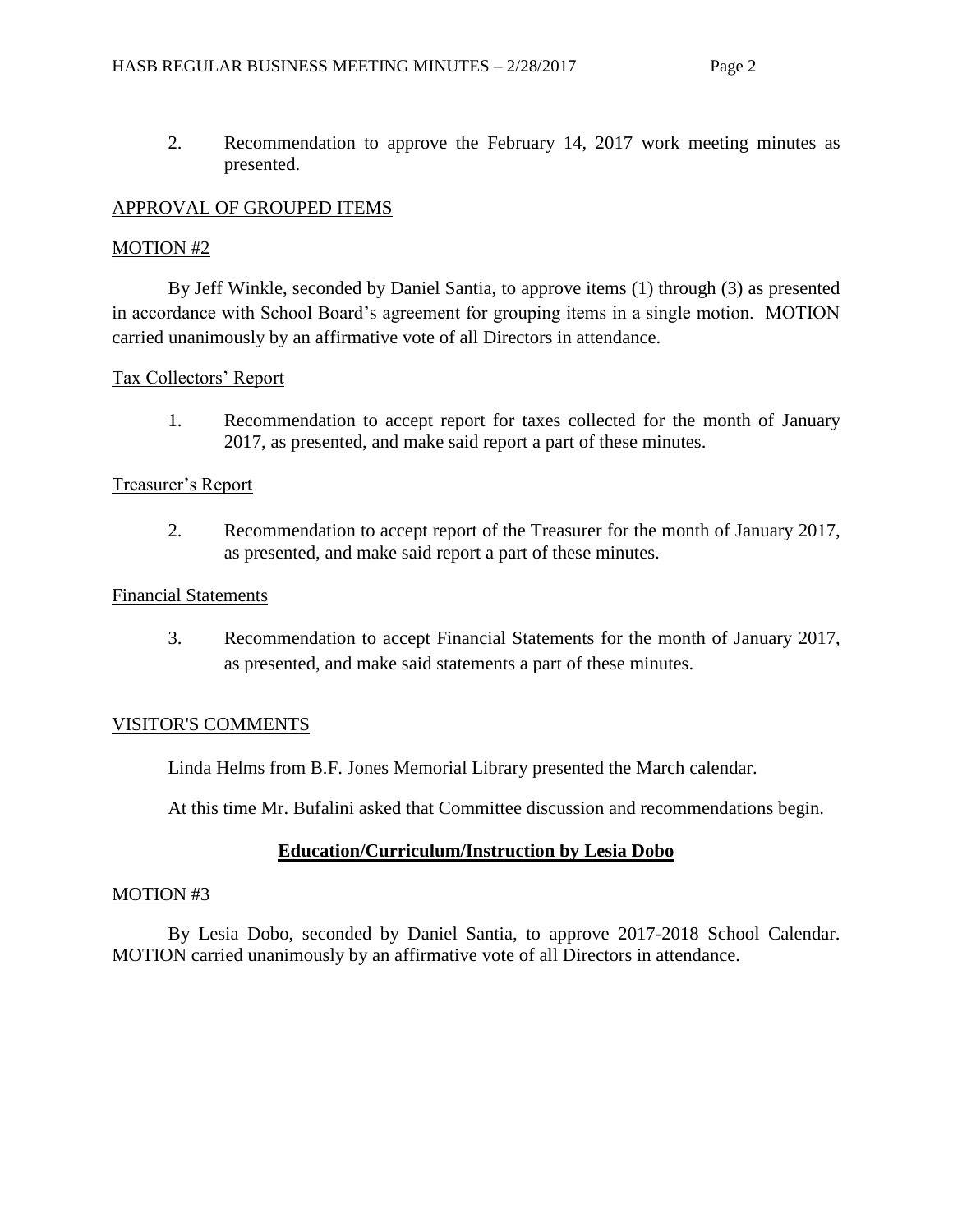# **Buildings and Grounds by Anna Segner, Chair**

### MOTION #4

By Anna Segner, seconded by Lesia Dobo, to accept the quote from Century Sports, Inc. in the amount of \$18,438.95 for a pole vault pit. This price includes shipping and will be paid out of the Capital Reserve fund. MOTION carried unanimously by an affirmative vote of all Directors in attendance.

## APPROVAL OF GROUPED ITEMS

## MOTION #5

By Anna Segner, seconded by Lori McKittrick, to approve items (1) and (2) as presented in accordance with School Board's agreement for grouping items in a single motion. MOTION carried unanimously by an affirmative vote of all Directors in attendance.

- 1. Request from Tim Gaertner and Doug Biega to use the main gym at the Senior High School to conduct the 2017 Hopewell Basketball Summer Skills Camp, June 12, 2017 through June 16, 2017 from 9:00 a.m. until 1:30 p.m.
- 2. Request from Our Lady of Fatima School to use the soccer field at the Senior High School on Tuesday and Thursday evenings from 6:00 p.m. until 8:00 p.m. beginning March 14, 2017 through June 11, 2017. (**New Item**)

## **Finance and Budget by Jeff Winkle, Co-Chair**

## APPROVAL OF GROUPED ITEMS

#### MOTION #6

By Jeff Winkle, seconded by Lesia Dobo, to approve items (1) through (4) as presented in accordance with School Board's agreement for grouping items in a single motion. MOTION carried unanimously by an affirmative roll call vote of all directors in attendance.

- 1. General Fund payments in the amount of \$586,381.30
- 2. Cafeteria Fund payments in the amount of \$81,553.44
- 3. Capital Reserve Fund payments in the amount of \$10,572.60
- 4. General Fund payments in the amount of \$545,230.84

## MOTION #7

By Jeff Winkle, seconded by Daniel Santia, to accept the audit report of the Hopewell Area School District for the year ended June 30, 2016 issued by Hosack, Specht, Muetzel & Wood, LLP, Certified Public Accountants. MOTION carried unanimously by an affirmative roll call vote of all directors in attendance.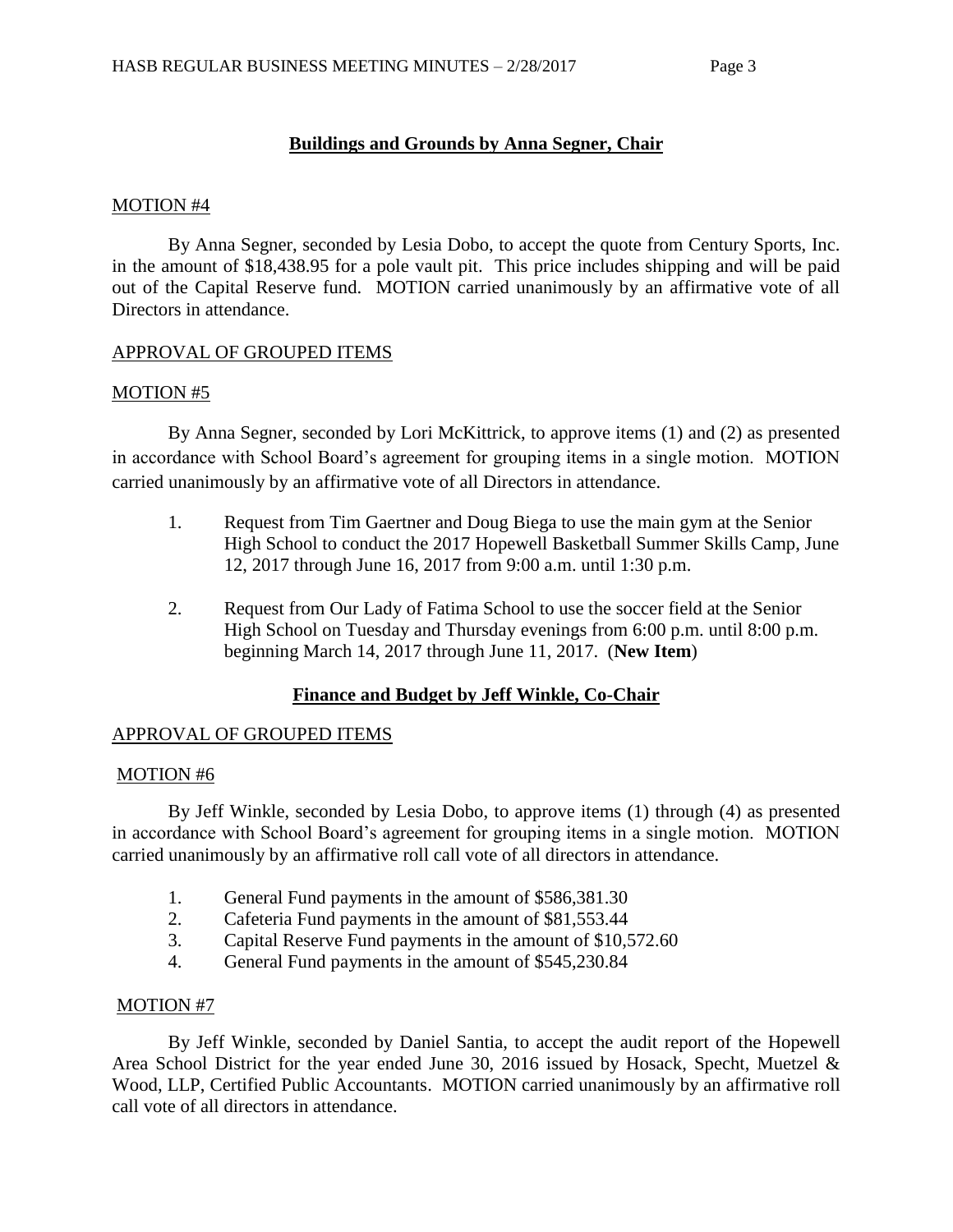#### MOTION #8

By Jeff Winkle, seconded by Anna Segner, to ratify PlgitPLUS-CD purchase with the following banks at \$246,000.00 each (total \$492,000.00) with the following terms. MOTION carried unanimously by an affirmative vote of all directors in attendance.

| <b>Name of Bank</b>               | # of Days | Net Rate % | <b>Maturity</b> |
|-----------------------------------|-----------|------------|-----------------|
|                                   |           |            |                 |
| Cit Bank, N.A. (fka Onewest Bank, | 365       | 1.130\%    | 1/30/18         |
| N.A.)                             |           |            |                 |
| Pasadena, CA                      |           |            |                 |
| Bank of Versailles (The),         | 365       | 1.110\%    | 1/30/18         |
| Versailles, MO                    |           |            |                 |

### MOTION #9

By Jeff Winkle, seconded by Lesia Dobo, to accept the proposal from the Reschini Group for COBRA medical, dental and vision administrative services in the amount of \$1.00 per medical coverage member per month. MOTION carried unanimously by an affirmative vote of all directors in attendance.

### MOTION #10

By Jeff Winkle, seconded by Daniel Santia, to accept the proposal from Hawley Consulting Group for a postretirement medical valuation for the District under GASB 75 at a cost of \$5,000.00. MOTION carried unanimously by an affirmative vote of all directors in attendance.

## **Personnel by Rob Harmotto, Chair**

#### MOTION #11

By Rob Harmotto, seconded by Lesia Dobo, to accept the resignation of Martin Byrnes, head girls soccer coach, effective March 1, 2017. MOTION carried unanimously by an affirmative vote of all directors in attendance.

## APPROVAL OF GROUPED ITEMS

#### MOTION #12

By Rob Harmotto, seconded by Lesia Dobo, to approve items (1) through (6) as presented in accordance with School Board's agreement for grouping items in a single motion. MOTION carried unanimously by an affirmative roll call vote of all directors in attendance.

1. Employment of Jonathan Miller, substitute bus driver, effective January 30, 2017.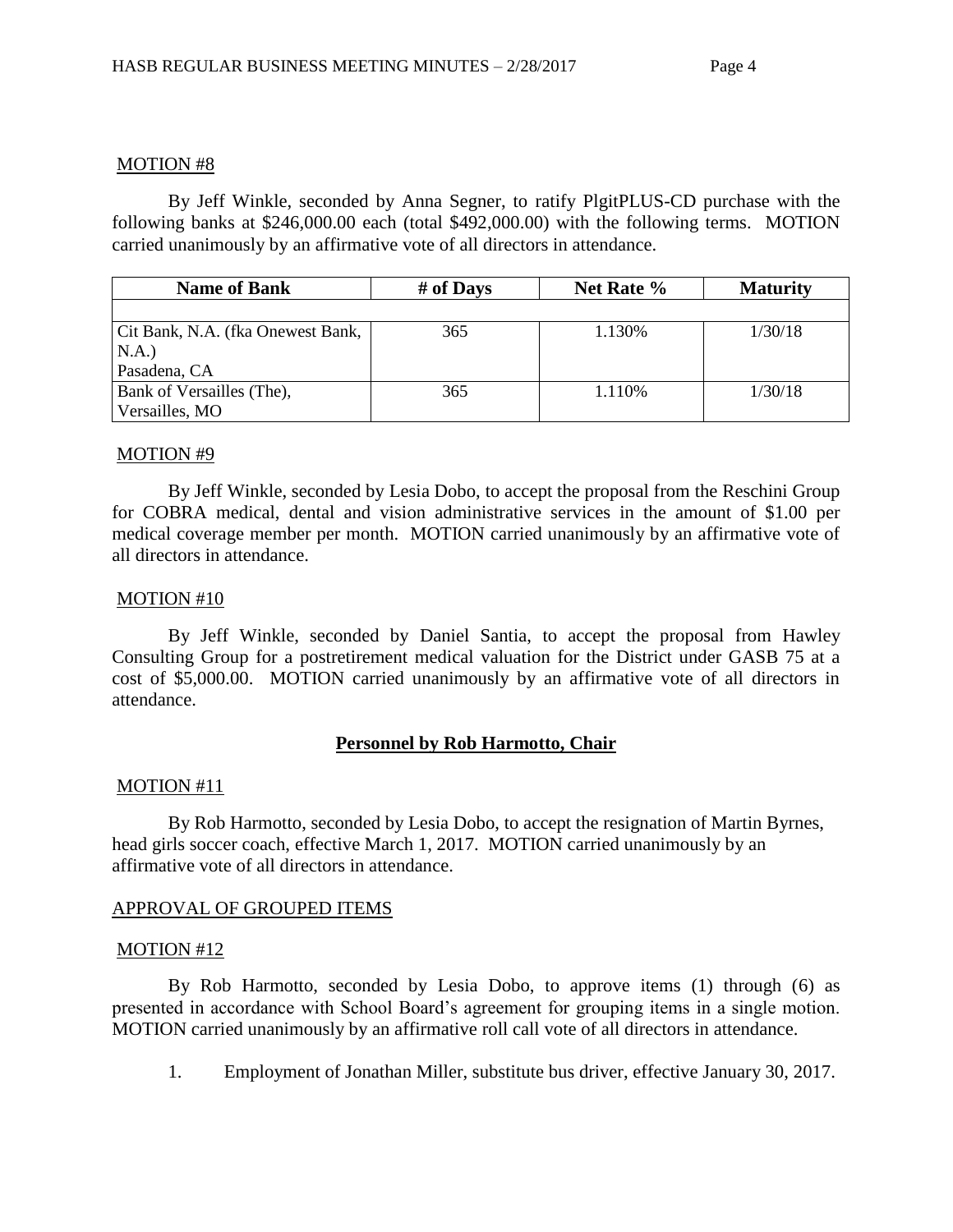- 2. Employment of Brittany Powell, permanent bus driver, effective January 26, 2017.
- 3. Resignation of Charlynn Barber Schollaert, transportation nurse, effective January 26, 2017. Ms. Schollaert would like to remain on the transportation substitute roster.
- 4. Request of Michelle Acon, transportation aide, for up to six weeks of leave without pay, effective January 25, 2017.
- 5. Resignation of Georgette O'Connor, transportation aide, effective February 10, 2017.
- 6. Resignation of Lisa Sinclair, bus driver, effective February 13, 2017. Ms. Sinclair would like to remain on the transportation substitute list.

## APPROVAL OF GROUPED ITEMS

### MOTION #13

By Rob Harmotto, seconded by Lesia Dobo, to approve items (1) and (2) as presented in accordance with School Board's agreement for grouping items in a single motion. MOTION carried unanimously by an affirmative roll call vote of all directors in attendance.

- 1. Employment of Georgette O'Connor, individual special education aide at Independence Elementary School, effective February 13, 2017.
- 2. Employment of Lisa McClure-Steals, individual special education aide at Independence Elementary School, effective February 21, 2017.

## APPROVAL OF GROUPED ITEMS

#### MOTION #14

By Rob Harmotto, seconded by Lori McKittrick, to approve items (1) and (2) as presented in accordance with School Board's agreement for grouping items in a single motion. MOTION carried unanimously by an affirmative roll call vote of all directors in attendance.

- 1. Appointment of Jim Brown, volunteer assistant football coach, effective March 1, 2017.
- 2. Resignation of Mike Gill as co-sponsor of the Math Counts Club at the Junior High School, effective June 1, 2017.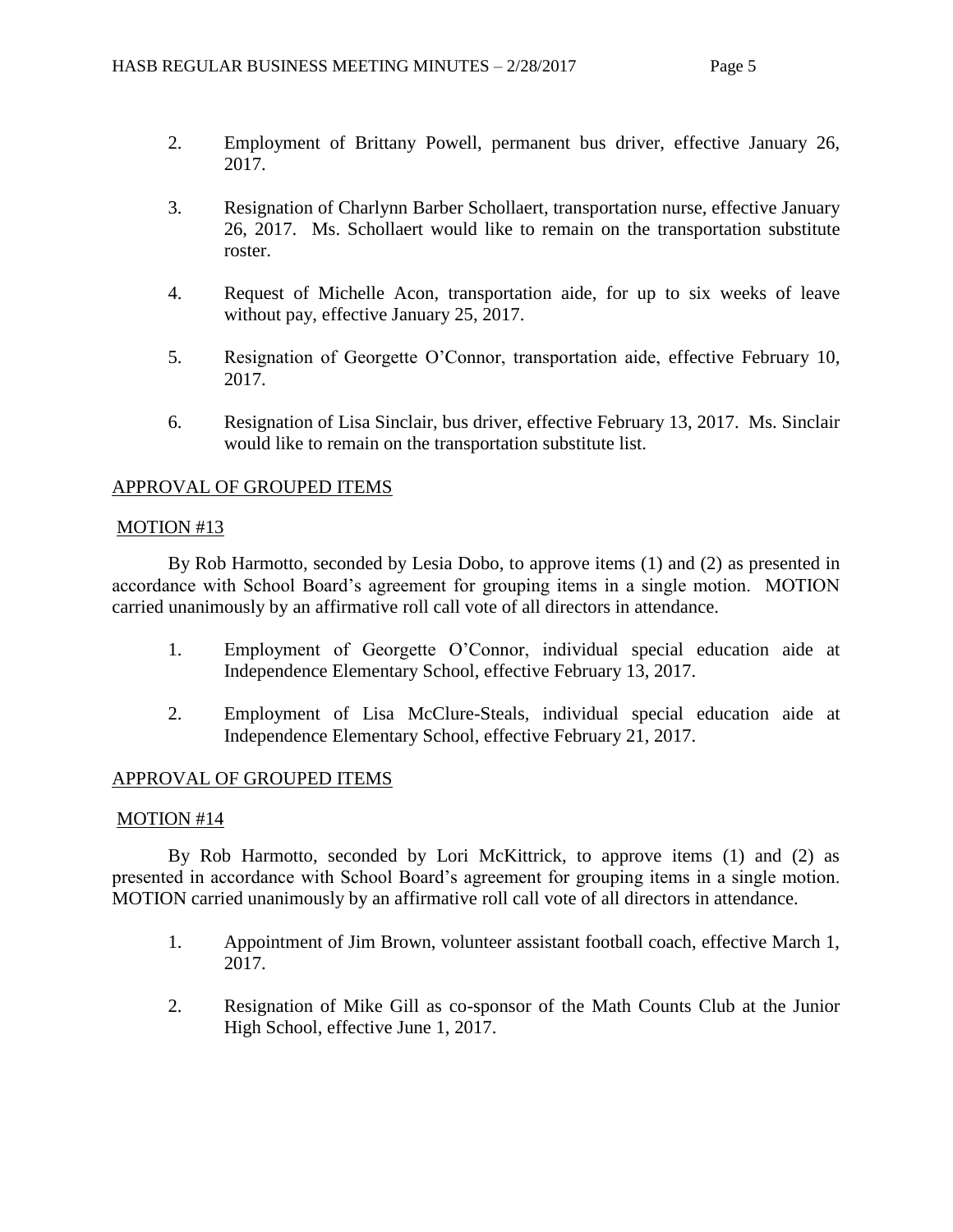# **Transportation by Daniel Santia, Chair**

#### MOTION #15

By Daniel Santia, seconded by Lesia Dobo, to approve the sale for scrap of van #24, 2004 Ford Van, VIN 1FTNS24L75HA17855. MOTION carried unanimously by an affirmative vote of all directors in attendance.

### Superintendent's Report

Dr. Miller attended her first bocce match. This year Hopewell participated in Special Olympics Unified Bocce. Teams are made up of students with and without disabilities. In its inaugural season, Hopewell came in 3rd.

Dr. Miller and Dr. Maslyk attended the Junior High School Steam Walk, funded by the Beaver County Education Trust.

### Solicitor's Report

Nothing to report.

### Unfinished Business

Nothing to report.

## Upcoming School Board Meetings

March 14, 2017 – 7:00 p.m. Work Meeting, Central Administration March 28, 2017 – 7:00 p.m. Regular Business Meeting, Central Administration

## Executive Session

An Executive Session was held following the meeting to discuss personnel matters. This announcement is being made to be in compliance with Act 84 of 1986, Pennsylvania's Sunshine Law, as amended.